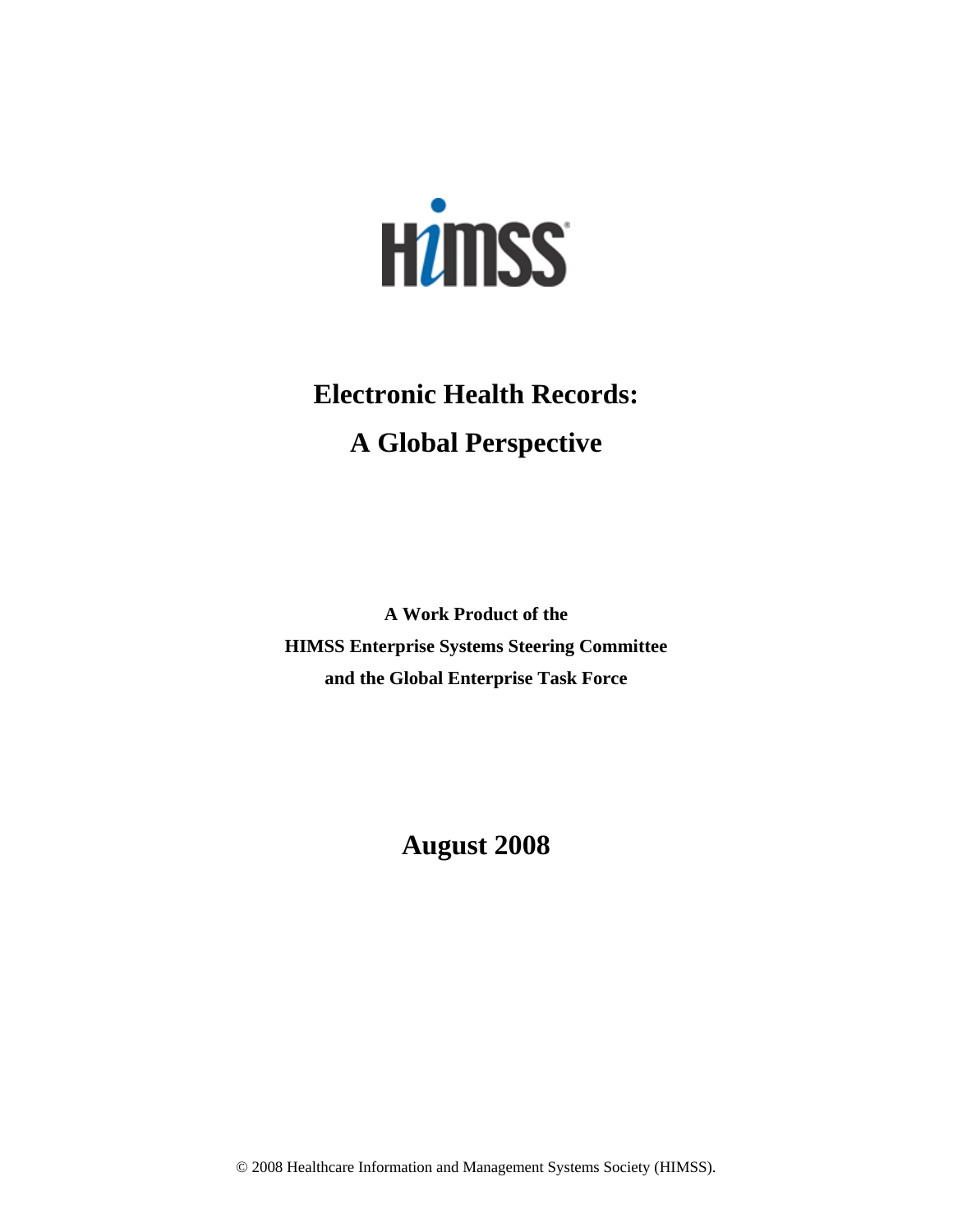# **UNITED STATES**

#### **Overview of Country Healthcare System**

The U.S. has a population of more than 300 million people distributed over a land mass so large that the country ranks  $179<sup>th</sup>$  in the world for population density. As a result of migration into large cities, the population has grown considerably in the 10 largest metropolitan cities including New York City, Los Angeles, Chicago, Houston, Philadelphia, Phoenix, San Antonio, San Diego, Dallas and San Jose.

The U.S. spends a higher portion of its gross domestic product on healthcare than any other country in the world, but ranks only  $37<sup>th</sup>$  in its performance according to the World Health Organization. In contrast, the U.K. spends just six percent of gross domestic product (GDP) on health services yet ranks  $18<sup>th</sup>$  in its performance. Several small countries, including San Marino, Andorra, Malta and Singapore, are ranked close behind second- placed Italy.

The U.S. healthcare system is comprised predominantly up of private for-profit insurance companies, non-profit and for-profit hospitals and other health provider delivery centers. The largest payor of healthcare costs, however, is the U.S. government with programs such as Veteran's Health Affairs, the Center for Medicare and Medicaid Services (CMS), TRICARE for the military, SCHIPS and other government backed programs.

This distributed model consisting of multiple payors has created a very complex and diverse mechanism for funding and delivering healthcare services. There are also approximately 47 million uninsured patients in the U.S. who use services on an as-needed basis and generally receive their care at emergency rooms, urgent care centers or "walkin" clinics. Not all of these individuals, however, are poor or unemployed. They include children, those employed by small businesses that cannot afford to provide health insurance and those who have opted out of their insurance programs due to inability to pay for increasing premium cost.

The employer-based private insurance in the U.S. has failed to provide adequate and consistent coverage for the entire population. Employers can negotiate insurance premiums with multiple "tiers" of coverage, based on risk, past history of medical expenses, utilization and population mix. This system is flawed, however, because of the inconsistency in how employees provide coverage choices to their employees.

The U.S. system of healthcare financing and delivery may be the most complicated among all developed nations. It is the only country, for example, that has not adopted a universal healthcare system.

The drive, so far, towards adoption of EHRs in the U.S. has been the result of fear of reported medical errors, legislation without mandates, quality and transparency in pricing and employers' inability to afford the increasingly higher costs of healthcare. Many experts agree that the best way to improve healthcare quality and to reduce medical errors is to fully deploy EHRs. Unfortunately the U.S. lags far behind other countries documented in this paper.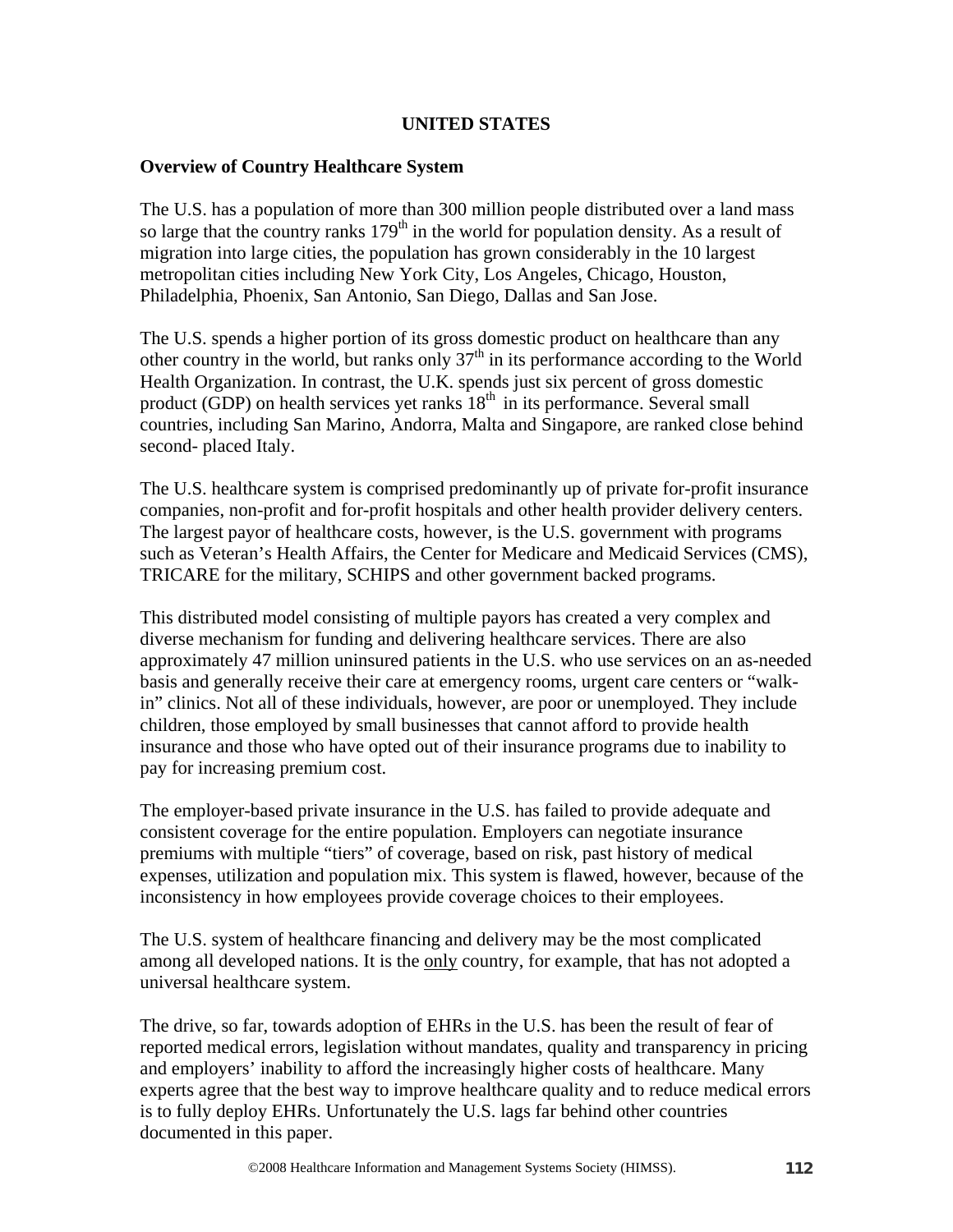# **National/Regional EHR Approach**



The goal for the U.S. is to have an integrated, national EHR system that fits the first category above, the "Fully Federated" Model. This is demonstrated by the federal government's attempt to help facilitate local, regional and state-sponsored programs for EHR adoption.

# **EHR Governance**

# *Legal/Regulatory*

In most cases in the U.S., there are no financial or other incentives to physicians or to health systems to implement healthcare IT. Although there is general agreement that EHRs would improve the quality and coordination of healthcare, the government has relied on a "bottom-up" approach to its adoption. Although the federal government has issued grants through the Office of the National Coordinator for Health Information Technology (ONC) to organizations to develop a nationwide IT infrastructure, little money is directed toward paying for those systems. As the largest single payor of health benefits in the U.S., the federal government has issued little in the way of punitive mandates for lack of adoption. In addition, paltry offerings of financial incentives, such as through Medicare, has made little difference in physician adoption rates. Research has shown that many U.S. physicians see no benefit to themselves or their practices by moving from paper to electronic systems and the costs involved are too exorbitant for most small practices.

Many state and local governments have issued grants for the development of RHIOs in an attempt to promote exchange of health data. Most of these efforts have either not advanced beyond their formative stages or have failed. A recent Harvard study reported by Healthaffairs.org (http://www.healthaffairs.org/press/novdec0708.html) found that, of the 145 RHIOs reviewed in 2007, almost 25 percent were already defunct and only 20 modest-sized organizations were successfully exchanging data. Five of them only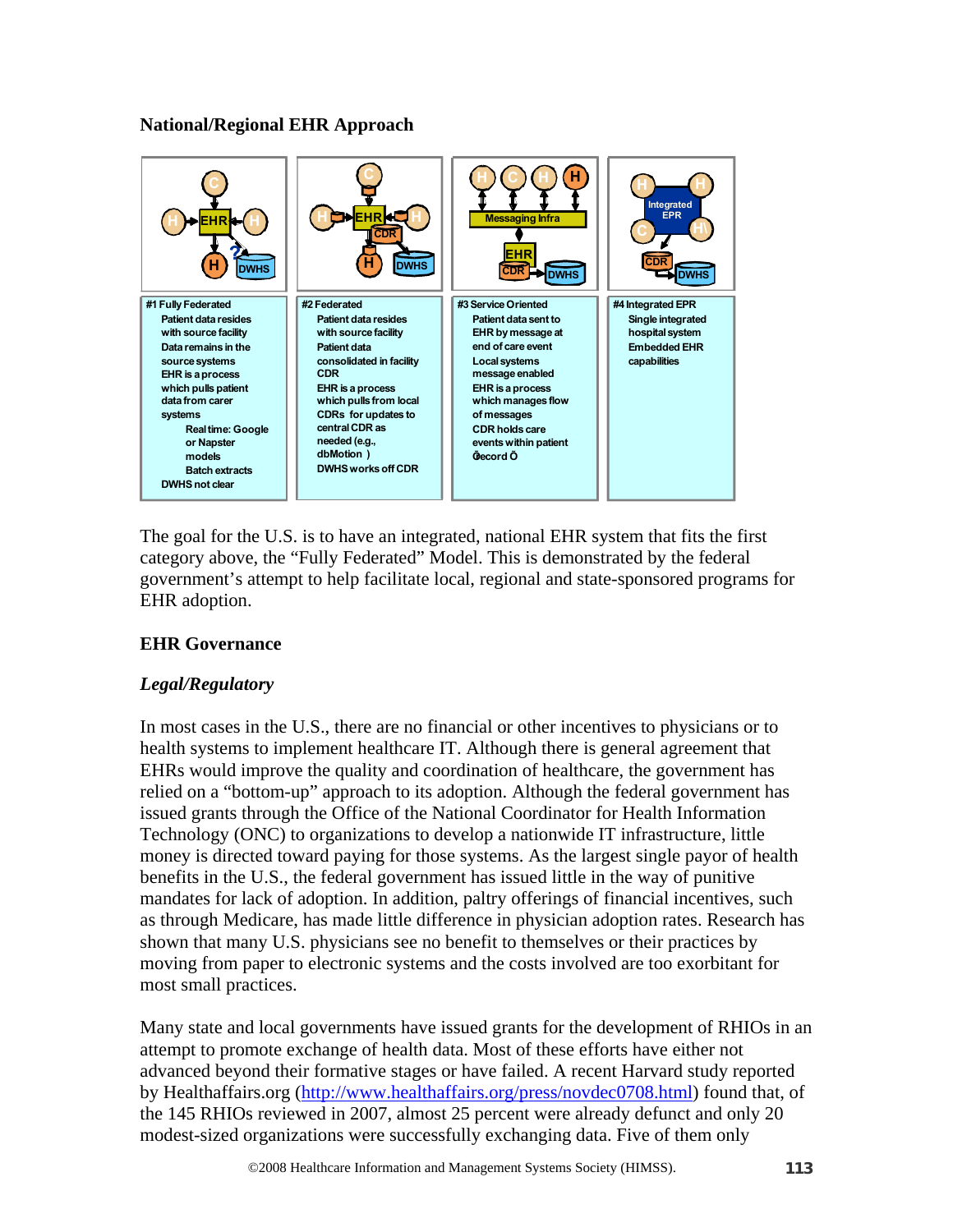exchanged data in a targeted arena such as Medicaid enrollees or patients with a specific disease such as diabetes. The other 15 were exchanging clinical data across a broader range of patient populations.

Most RHIOs rely on small start-up grants and hope that stakeholders will pay for the exchange of health information. They often find that not all stakeholders are on board with the project from its inception. They struggle with interoperability issues when attempting to get different systems to communicate with each other; privacy and security concerns regarding where the data is stored and how it is exchanged; a lack of provider trust due to peer competition; and the high cost for a physician's office to implement a system. Without data to exchange, the system cannot thrive; without physician adoption, there cannot be a complete set of data entered. Therefore, physician acceptance is critical to the success of any RHIO. RHIOs that focus on the technology and its integration alone cannot expect to succeed. If most of the grant money is spent on hardware and infrastructure and little on lowering the cost barriers to small hospitals and physicians, the result will be a regional system devoid of data.

The limitation under Stark II Law is another barrier to EHR adoption, even though there was a "relaxation" of the law in December of 2007. In an attempt by HHS to give federally qualified community health centers and others a financial incentive, it loosened its anti-kickback rules. The "safe harbor" now permits hospitals and payors to provide EHR systems with e-prescribing to physicians as long as the benefits are made available to all patients and the physicians purchase their own hardware and contribute 15 percent to the retail value of the software system.

Despite the implementation of the Stark II safe harbor, many U.S. physicians are still not willing to pay for the high cost of hardware, the direct and indirect costs of moving from paper to paperless offices, or the 15 percent of the cost of high-priced software. An unanticipated result is that it may actually delay adoption. Physicians who were considering the purchase of an EHR system are now waiting for one to be offered to them by a third party. In a system where most U.S. hospitals are community based, have fewer than 300 beds and are financially constrained, this is not likely to happen without government incentives.

# *Healthcare Policy*

As indicated earlier, the U.S. has taken an indirect approach to the development of a national EHR system. Legislation is focused on facilitating the development of EHR systems within the private sector but federal funding sources have been limited and the government has not enforced its own legislation.

For example, in 2005 U.S. Department of Health and Human Services (HHS) issued legislation known as the Patient Safety and Quality Improvement Act. The purpose of this legislation is to create patient-safety organizations that would collect and analyze healthcare facility data. To date, despite the combined efforts of U.S. senators, The Joint Commission and the American Medical Association (AMA), HHS has failed to enforce this legislation.

# **Technology**

©2008 Healthcare Information and Management Systems Society (HIMSS). **114** The infrastructure for a national EHR system in the U.S. has yet to be determined. However, attempts to define such an infrastructure through certification of accepted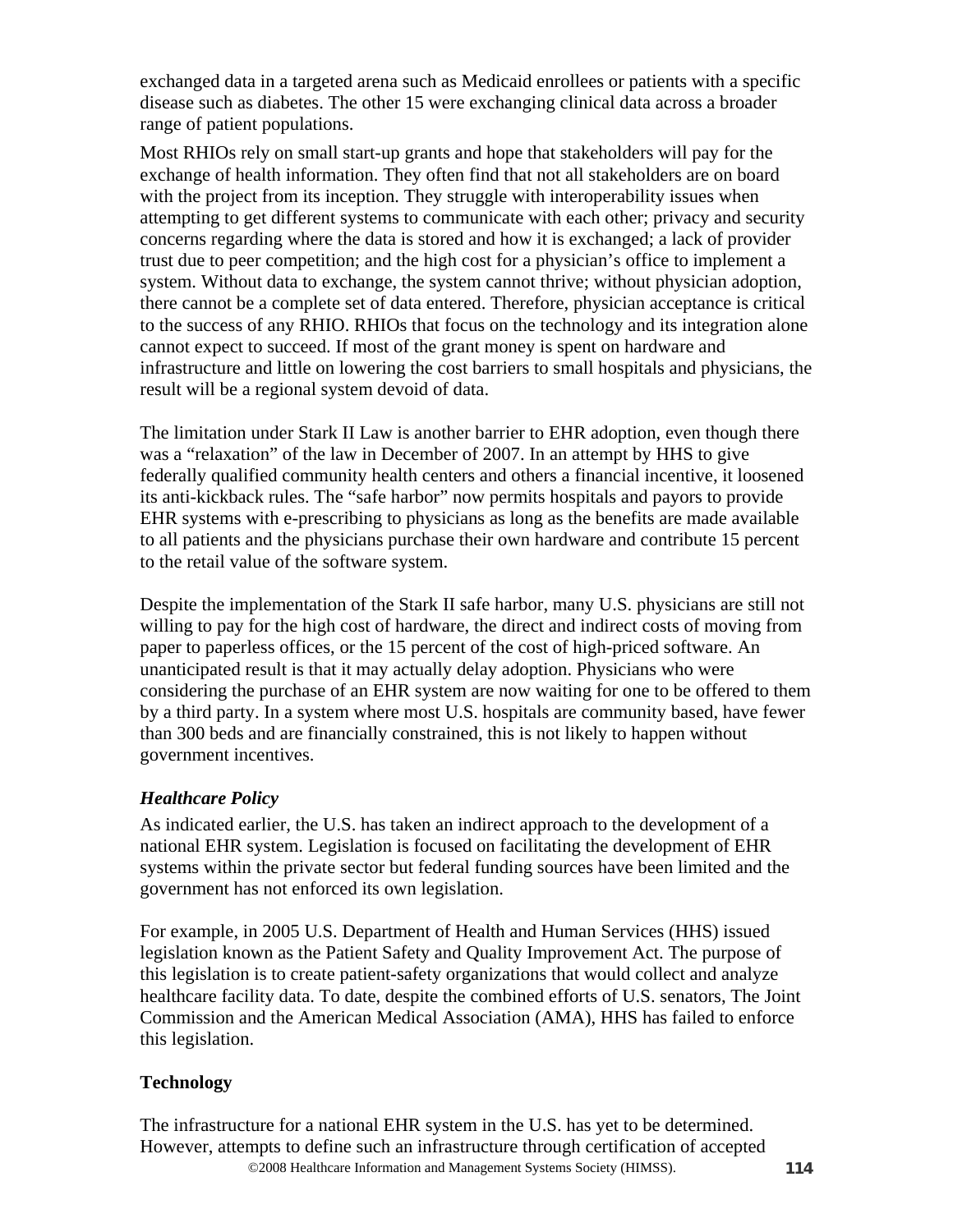functionalities, standardizations of data exchange and collaboration between stakeholders are sponsored by the federal government. Organizations such as the CCHIT, HITSP and the American Health Information Community (AHIC) have been funded by ONC to provide consensus for a national IT system.

At the local level, the capitalist-driven healthcare market combined with a lack of federal funding for EHRs and few federal mandates for its adoption have allowed an explosion of clinical electronic ambulatory records systems. The large number of disparate systems in the ambulatory sector has hampered interoperability and exchange of data. Although other countries suffer from the same problems with standards and interoperability, there are fewer vendors involved.

# **Adoption Rates and Challenges**

Although a recent study suggested that 75 percent of medical students strongly support the use of EHR in clinical medicine, the U.S. lags behind most other developed countries of the world in its adoption.

Many countries, including Canada, England, New Zealand, Australia, Denmark and the Netherlands, had "top-down" government mandates for implementation of healthcare IT a decade before the U.S. began to introduce EHR-adoption bills into Congress. Others countries, including India and Israel, have developed a "grass roots" approach that has been driven by competition in the private sector, but fueled at local and national government levels. Canada's approach has been a collaborative effort between the government and private sectors but has been financed extensively through public funds.

In the U.S., the federal government has more recently become involved in HIT adoption with the establishment of ONC. This office reports directly to the HHS Secretary and it has taken an indirect approach to the development of a national EHR system. ONC has chosen to encourage, rather than to fund or to mandate, a nationwide, interoperable, IT program for the healthcare industry.

Despite attempts by the federal government through CMS to foster HIT adoption, incentives have been slow in coming and of little substance. Medicare's Pay-for-Performance program has not yet been finalized and its early attempts at promoting electronic data exchange is less of a boat and more of a life raft, trying to stay afloat in an ever-deepening ocean.

Through the Department of Defense and the Veterans Affairs Administration, the military branch of the government has been more successful in adopting IT into healthcare. Early attempts such as the VA's "VISTA" software was widely used at VA hospitals and clinics across the country.

Local, state and national governments have encouraged the growth of RHIOs to promote a network of interconnected EHRs. Of the 145 RHIOs established, 25 percent have failed and only 20 have successfully exchanged data.

Despite wider acceptance and adoption of healthcare IT systems outside of the U.S., there is still a world-wide lag in adoption of fully integrated EHR systems. Defined as an endto-end system consisting of clinical patient records, personal health records, e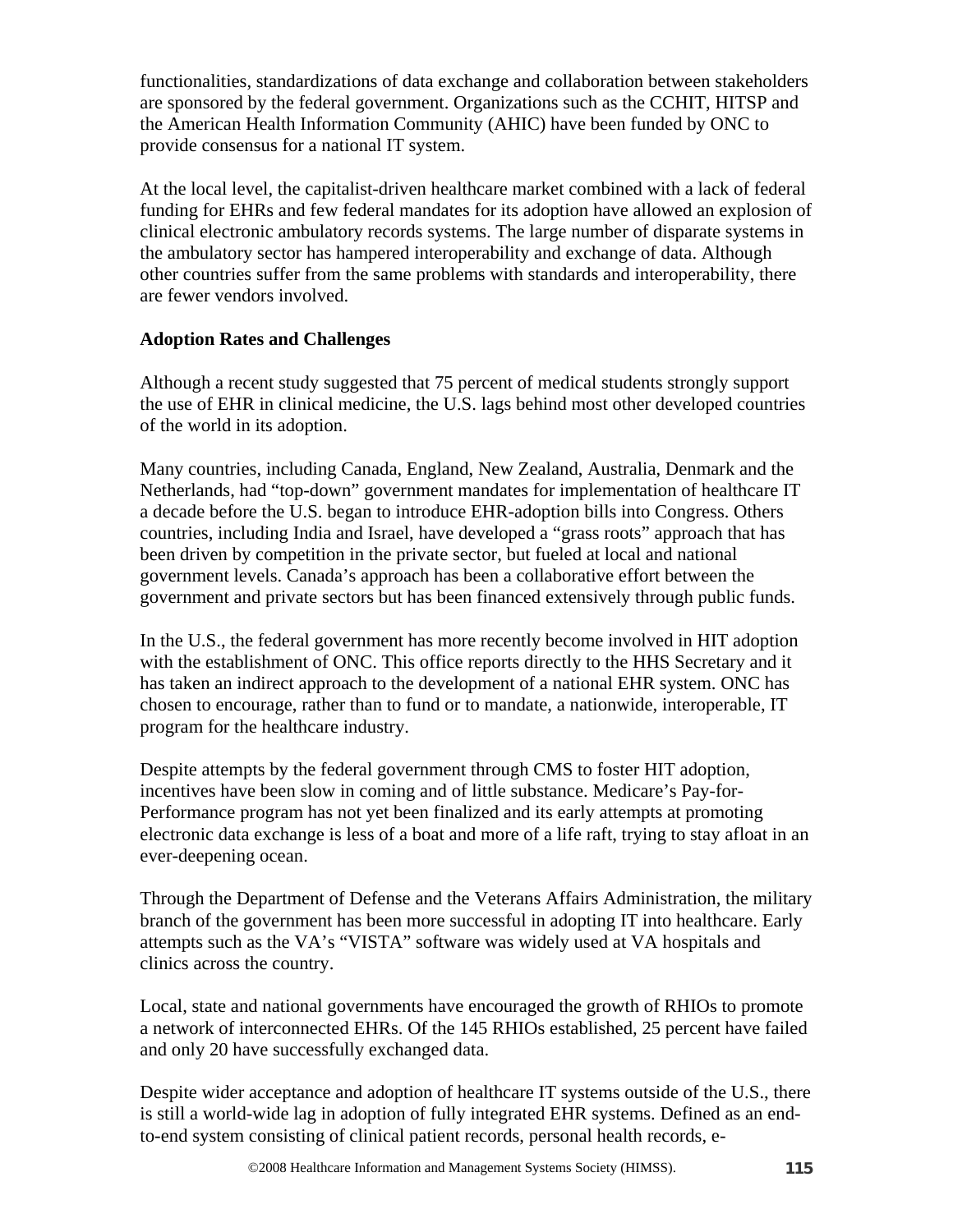prescribing, interoperability with lab and radiology systems and others, EHR adoption rates among hospitals and physicians in most countries is not that far ahead of the U.S.

EMR and e-prescribing systems, as subsets of EHRs, are sometimes used by varying numbers of PCPs around the world. The U.S. rate for "sometimes use" of EMR is reported to be 17 percent compared to 14 percent in Canada, 25 percent in Australia, 52 percent in New Zealand and 59 percent in the U.K. The numbers of PCPs who are using e-prescribing "often" is reported to be nine percent in the U.S., eight percent in Canada, 44 percent in Australia, 52 percent in New Zealand and 87 percent in the U.K.

In the U.K., PCPs have received many years of policy mandates and financial incentives from the NHS Greece. This has resulted in the majority of hospital-based physicians using EMRs.

Common barriers to EHR adoption in the U.S. include:

- Funding
- Employer/member participation
- Provider buy-in
- Access to meaningful data sources
- Complexities of market competition

The end result is a patchwork of different vendor systems at different stages of maturity in the healthcare marketplace. This hampers the attempts by the NHIN and ONC to create a unified promotion of data standards, interoperability and national best practices.

# **Pricing as a Driver of EHR**

Driven by the growth of consumer-driven healthcare plans, U.S. consumers have begun to demand detailed data from healthcare providers. Unfortunately, many providers do not have the adequate systems in place to provide such data. According to a survey conducted by the PNC Financial Services Group, 85 percent of consumers said that they believed hospitals and doctors should be required to disclose their charges. More than half of respondents said that their selection of doctors and hospitals would be influenced by such information. The same survey found that consumers struggle with claims payment issues. Sixty percent of respondents did not know that there was a limit on how long they have to dispute claims denials.

Consumer-Directed Health Plan (CDHP) demand for transparency in pricing is expected to lead to greater competition and the need for greater cost-efficiency on the provider side. One way to achieve this is through the adoption of EHRs.

#### **National EHR Programs in the U.S.**

The U.S. healthcare IT strategy has been reinforced by the president's goal of every American having an EHR by the year 2014, but the burden of implementing this strategy has largely been left up to the private sector, including providers, payors and communitybased organizations. RHIOs or HIEs have been growing across the nation, but with the poor success rate as indicated above.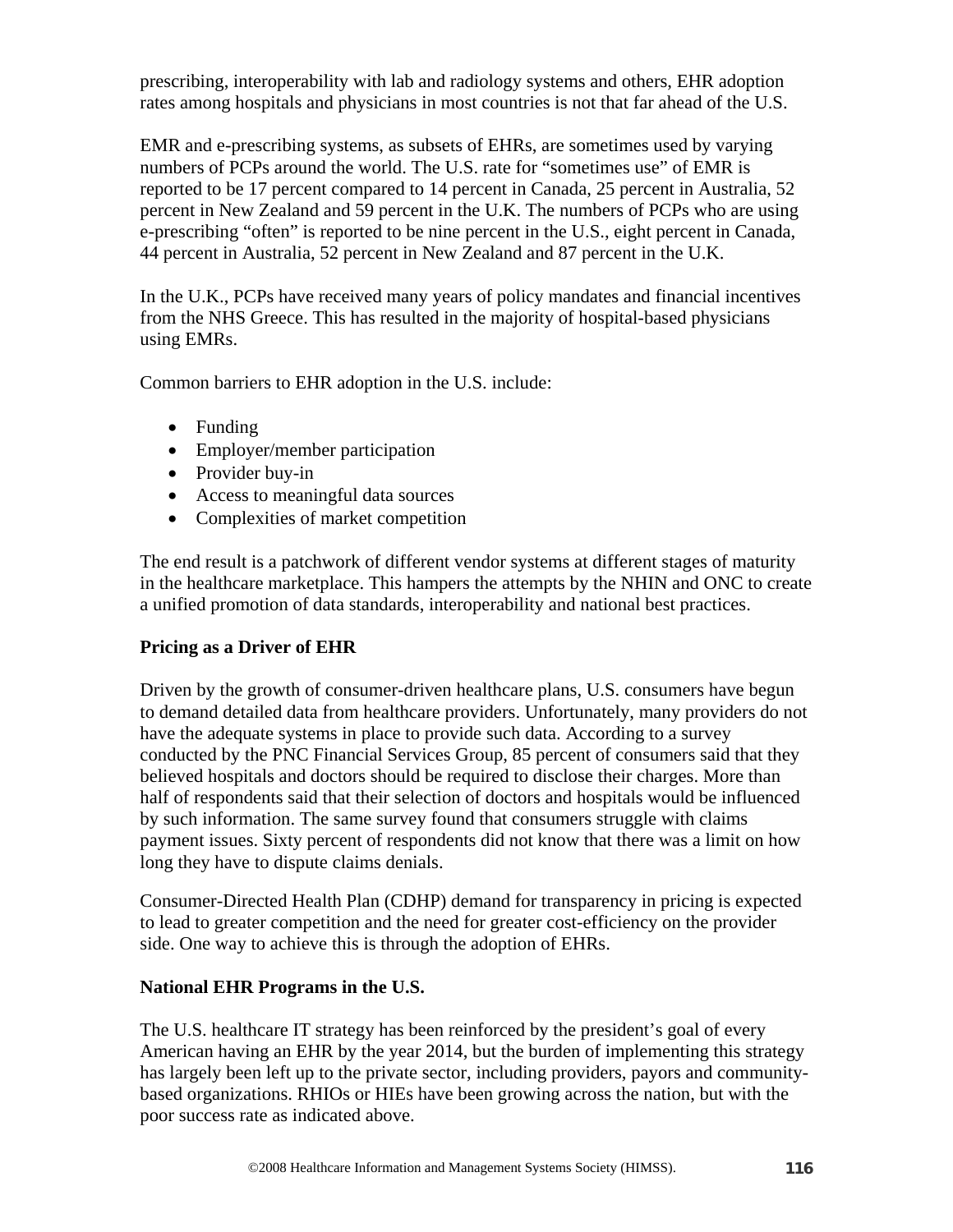The same challenges to EHR adoption exist regardless of population size, geography, member mix and funding sources. These include:

- Acquiring clean data from vendors and providers, payors and other sources;
- Availability and access to data;
- Infrastructure and other financial costs:
- Funding:
- Technical resources to manage and sustain systems once they are implemented;
- Security and privacy concerns;
- Ownership of the data once it is collected;
- Data standards and methodology for collection, aggregation and normalization; and
- Developing quality measures that are meaningful and consistent across the U.S.

Similar to most other counties, regional and local EHR development is considered to be the first step in building a national system. Despite their high failure rate, RHIOs are still considered to be the building blocks of ONC's proposed NHIN initiative. To build a national network of interoperable health records, an attempt has been made to first develop local and state level systems. To be successful, the NHIN concept requires collaboration by stakeholders including insurance companies, hospitals, employers, physicians and pharmacies. Information and interoperable data exchange are critical to the delivery of quality, cost-efficient healthcare.

# **Data Standards**

Like most other nations, the U.S. has a multitude of standards that are still being heavily debated and used across multiple IS. These include HL7, SNOMED and DICOM. Newer versions of XML have world-wide acceptance and are slowly phasing out older programming languages. Like other countries, the U.S. has concentrated on standards within its own borders although it is involved in an international collaboration effort through such organizations as the ISO and the International Electrotechnical Commission (IEC). ISO is a network of the national standards institutes of 157 countries with one member per country and a Central Secretariat in Geneva, Switzerland, that coordinates the system.

ISO is a non-governmental organization; its members, therefore, are not delegates of national governments. ISO does, however, bridge an important gap between the public and private sectors. Many of its member institutes are part of the governmental structure of their countries or are regulated by their government. Other members are from the private sector and have been set up by national partnerships of industry associations.

IEC is also a member network that was founded in 1905 and attempts to bridge the gap between government and private industry. ANSI is the U.S. representative organization to the IEC.

Many U.S. organizations have been involved in trying to set unified "standards" in the healthcare arena. They include the American National Standards Institute (ANSI), HL7, HITSP, and the U.S. National Committee (USNC). ISO and IEC have some input from the U.S. on an international level. Thousands of individuals, companies, government